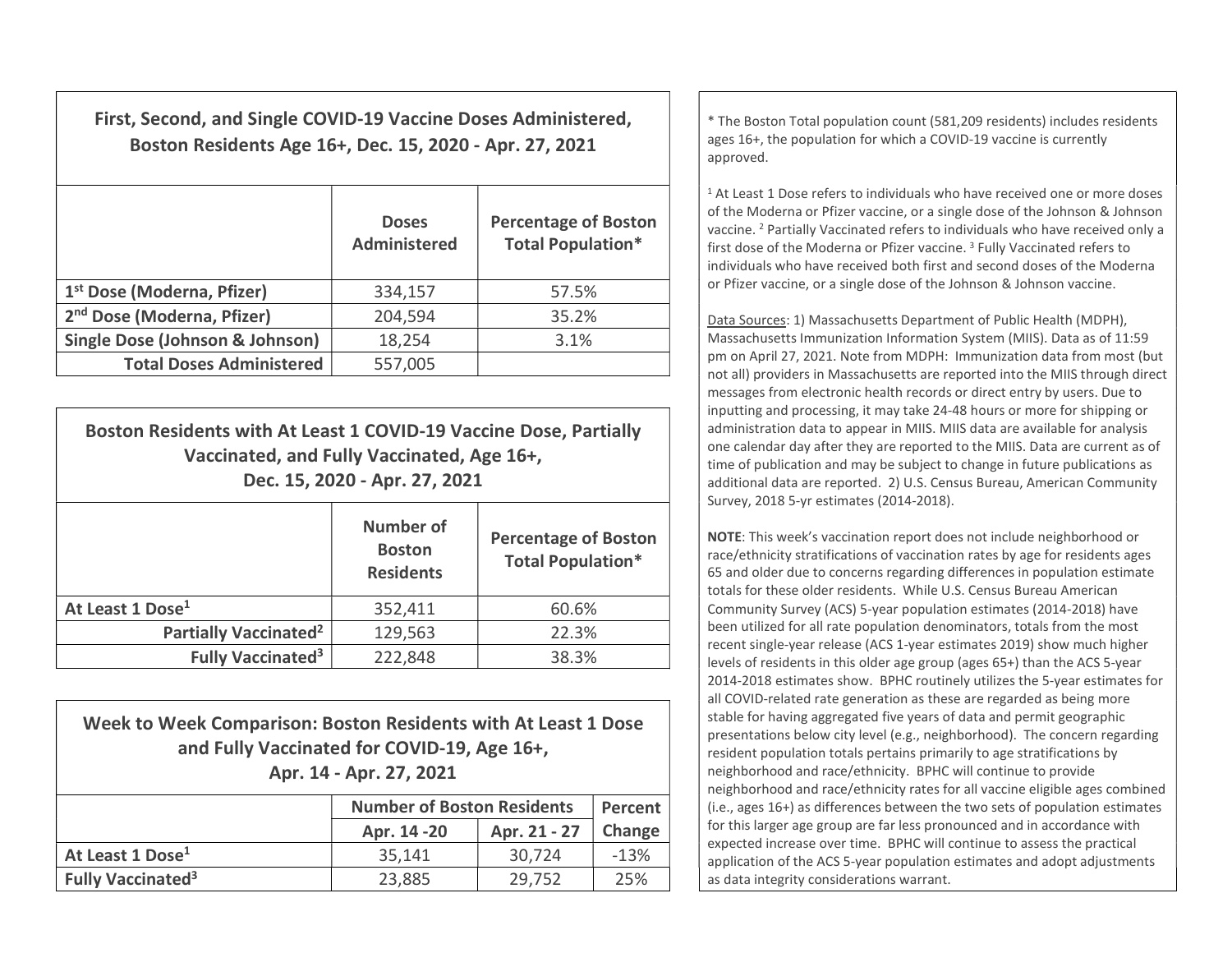

\*N is equal to total number of individuals receiving their initial dose in the 10-week period.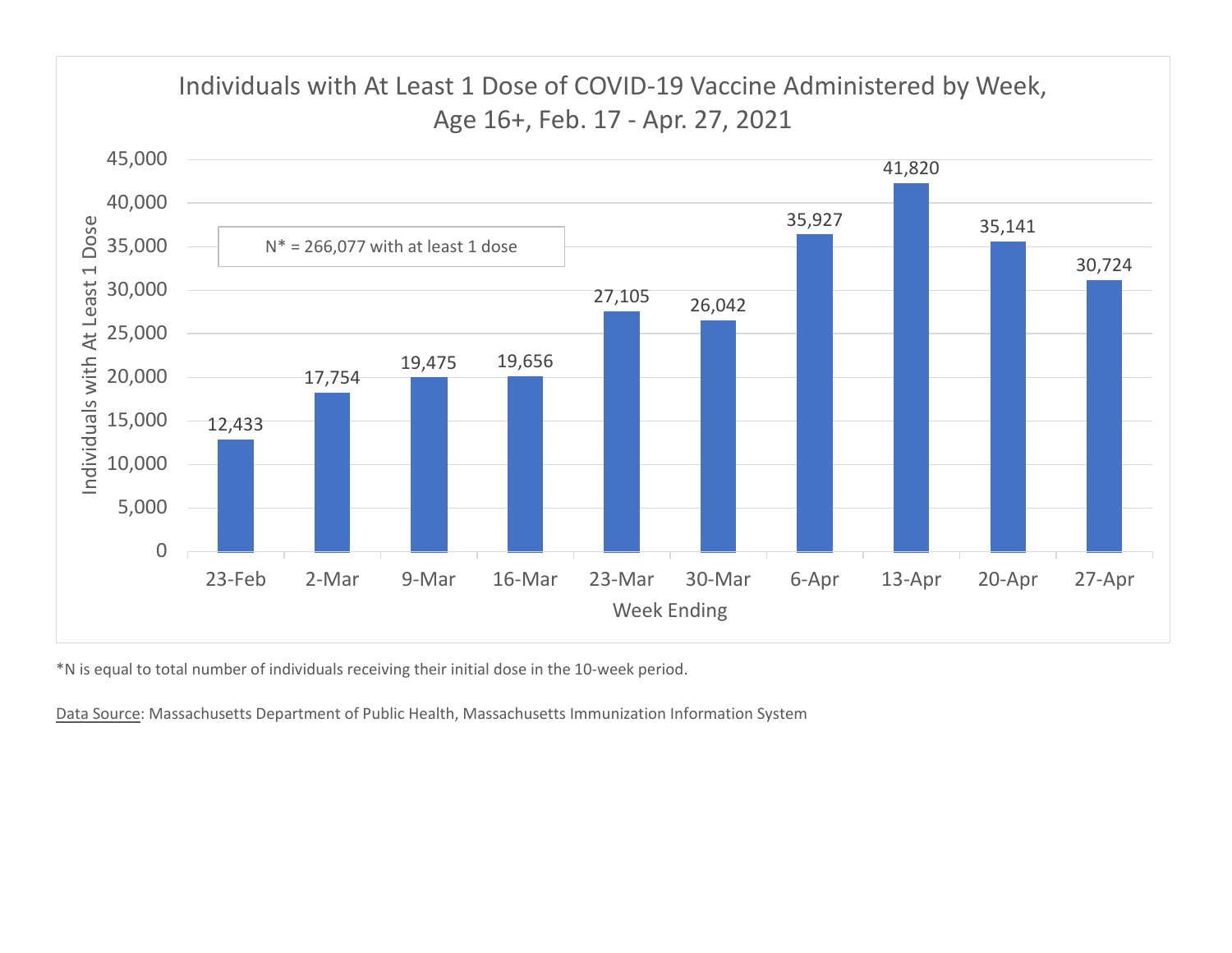

\*N is equal to total number of individuals receiving their final dose in the 10-week period.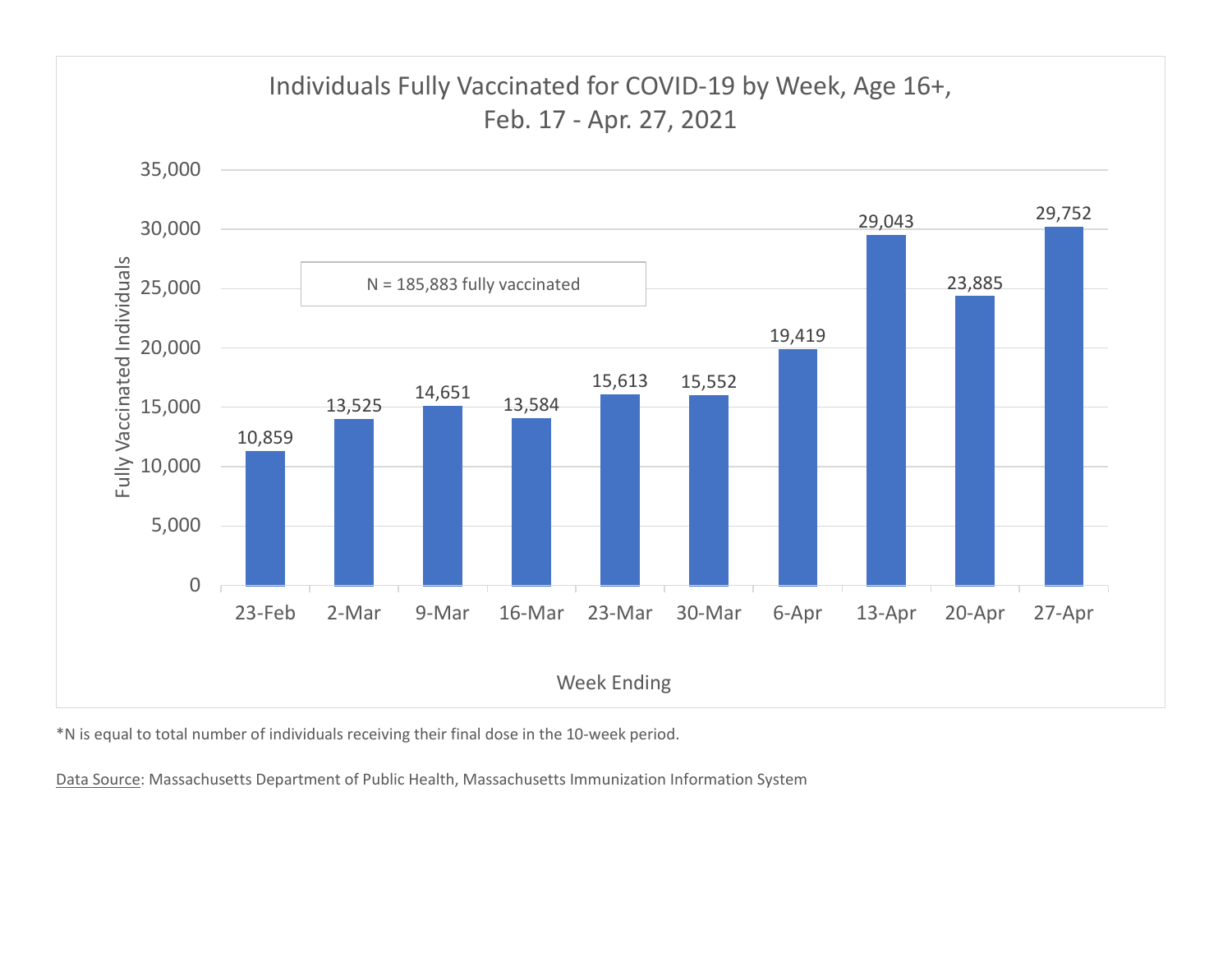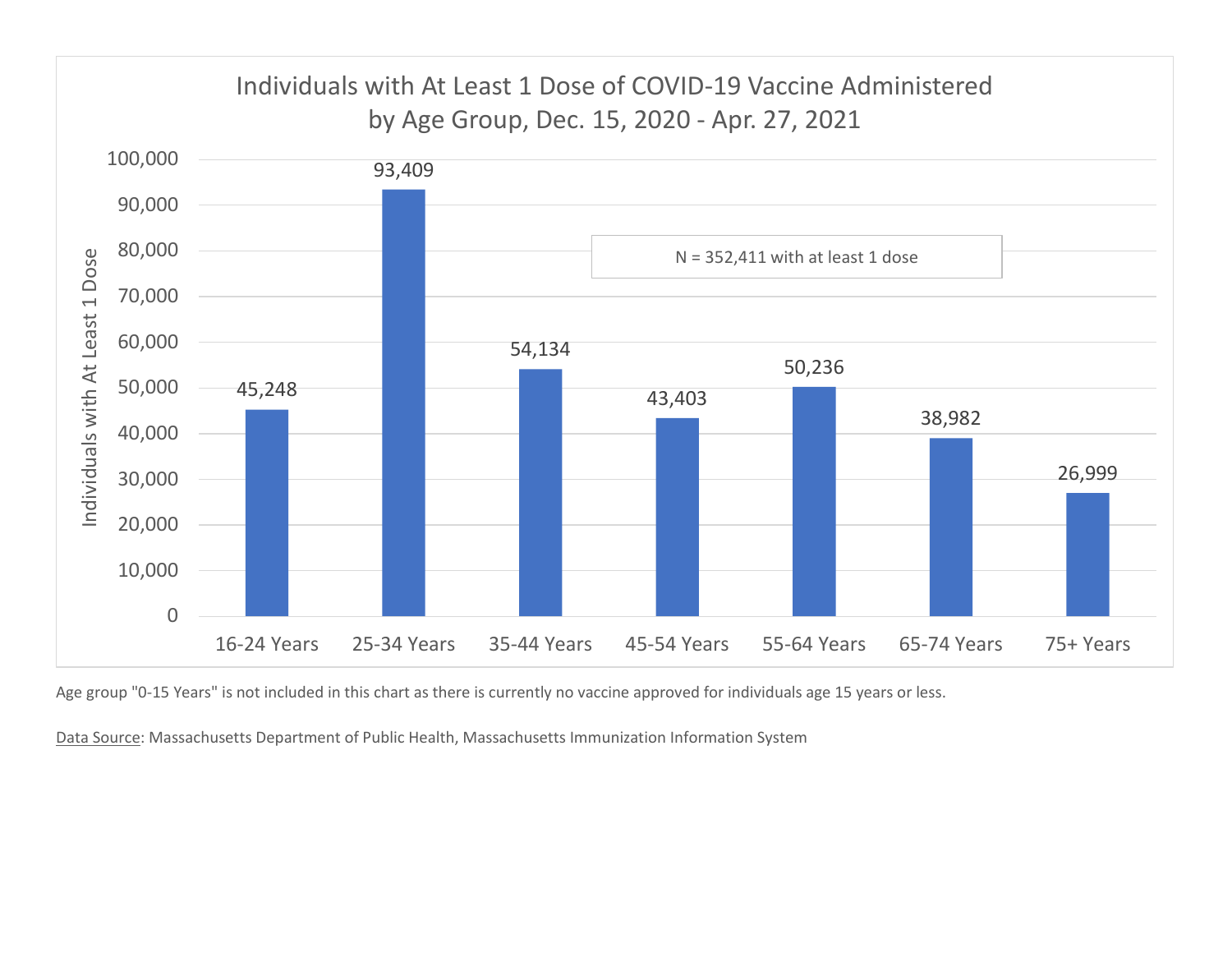

Percentage of overall Boston population (age 16+) with at least 1 dose = 60.6%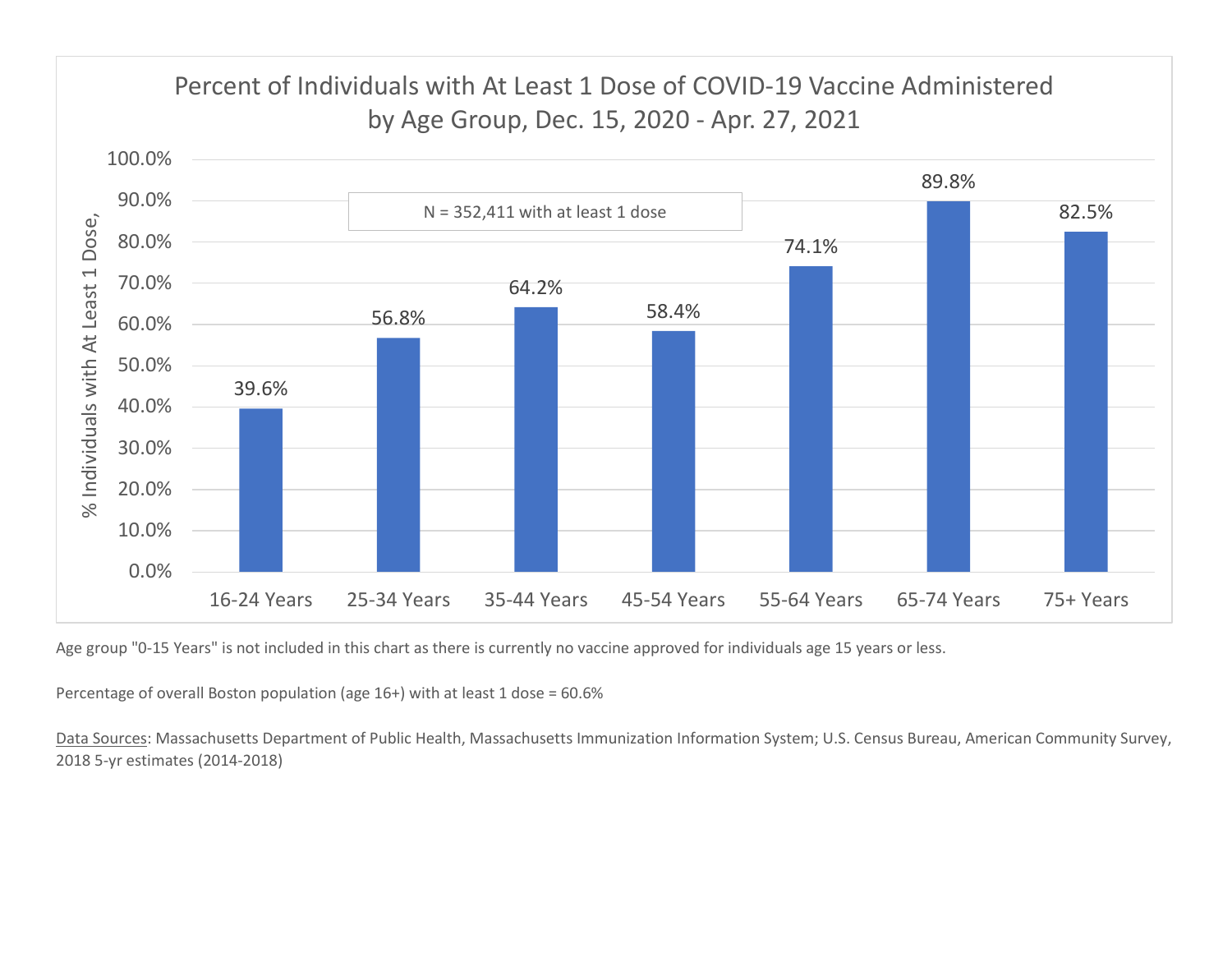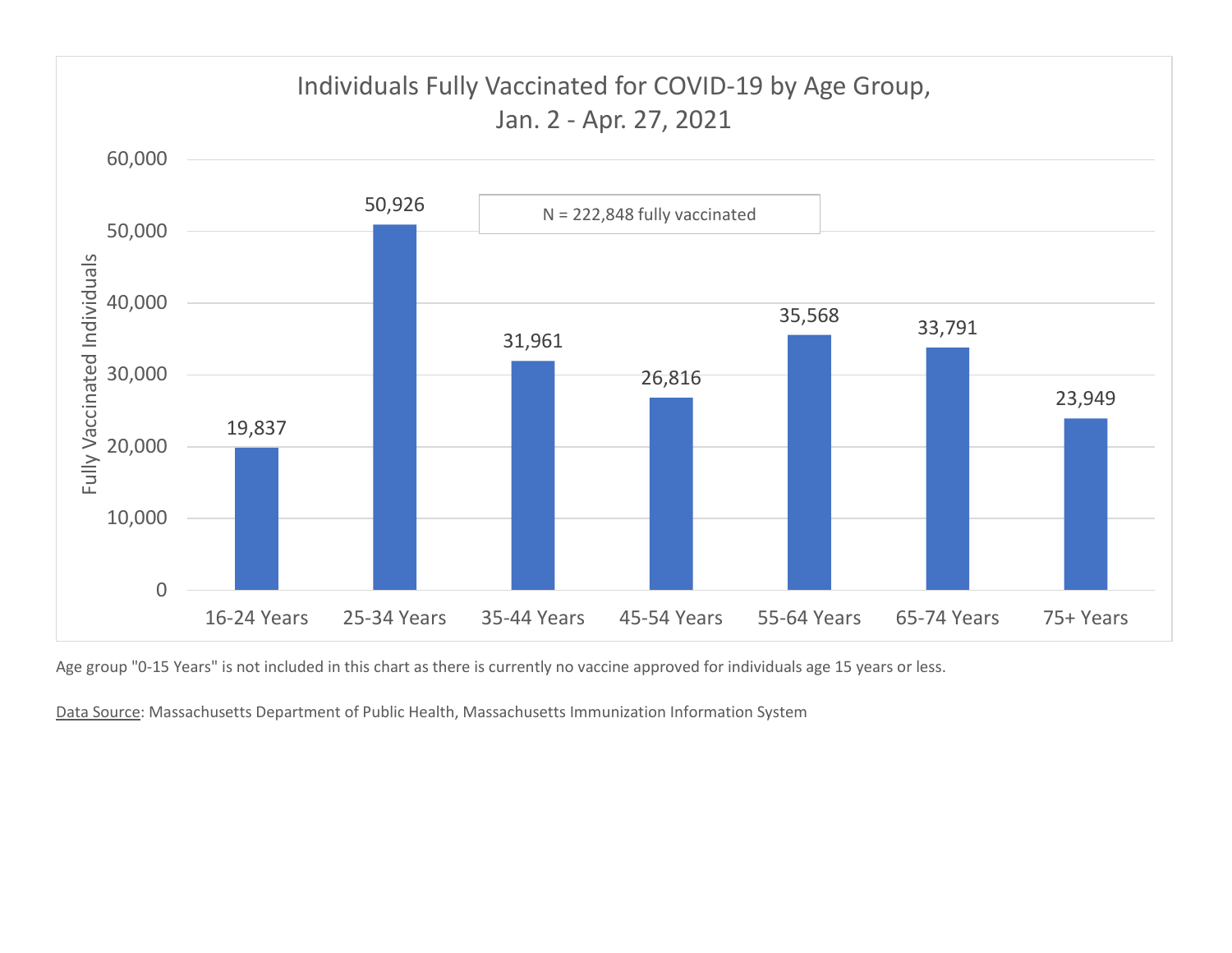

Percentage of overall Boston population (age 16+) fully vaccinated = 38.3%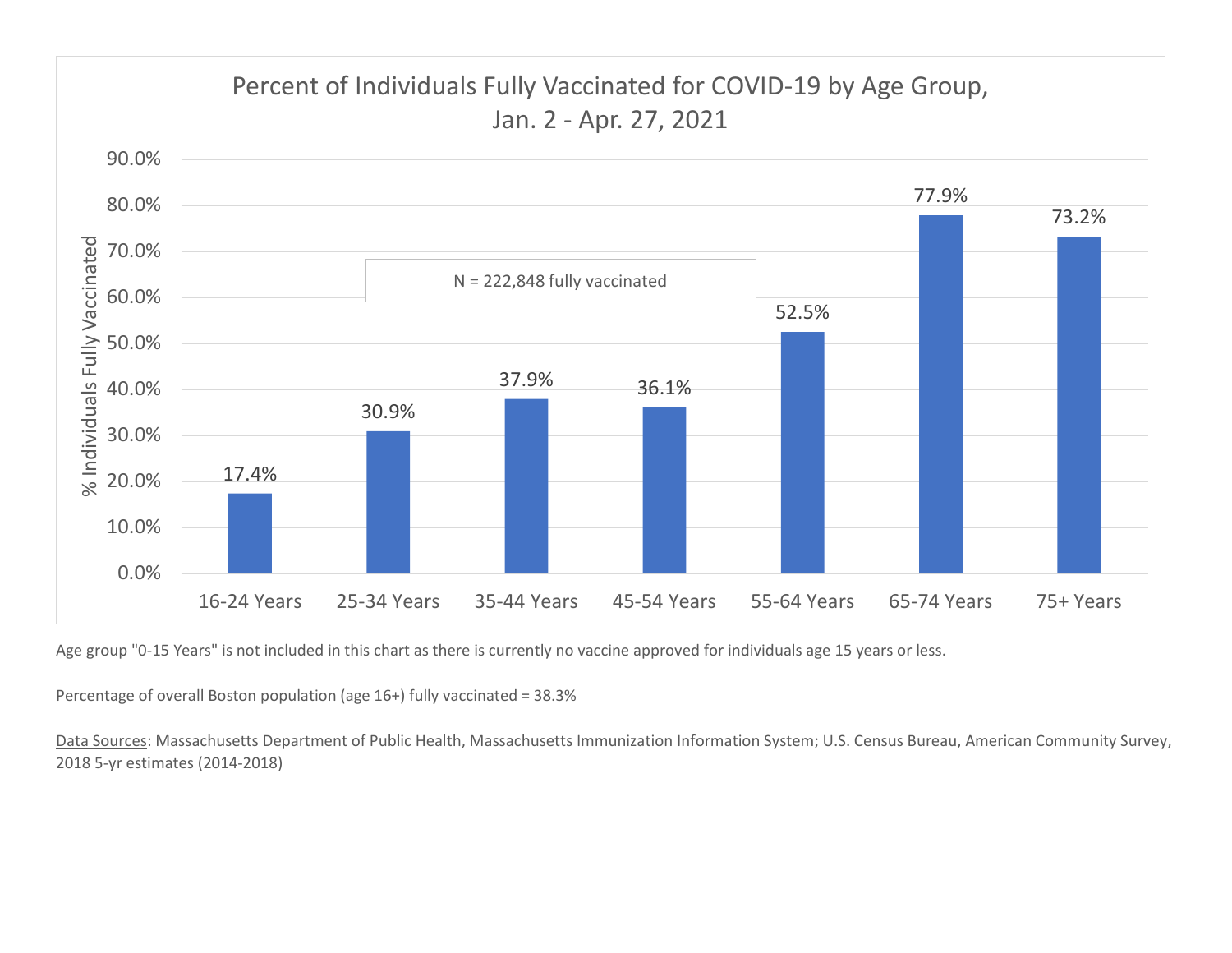

Asian/PI = Asian, Native Hawaiian, and Pacific Islander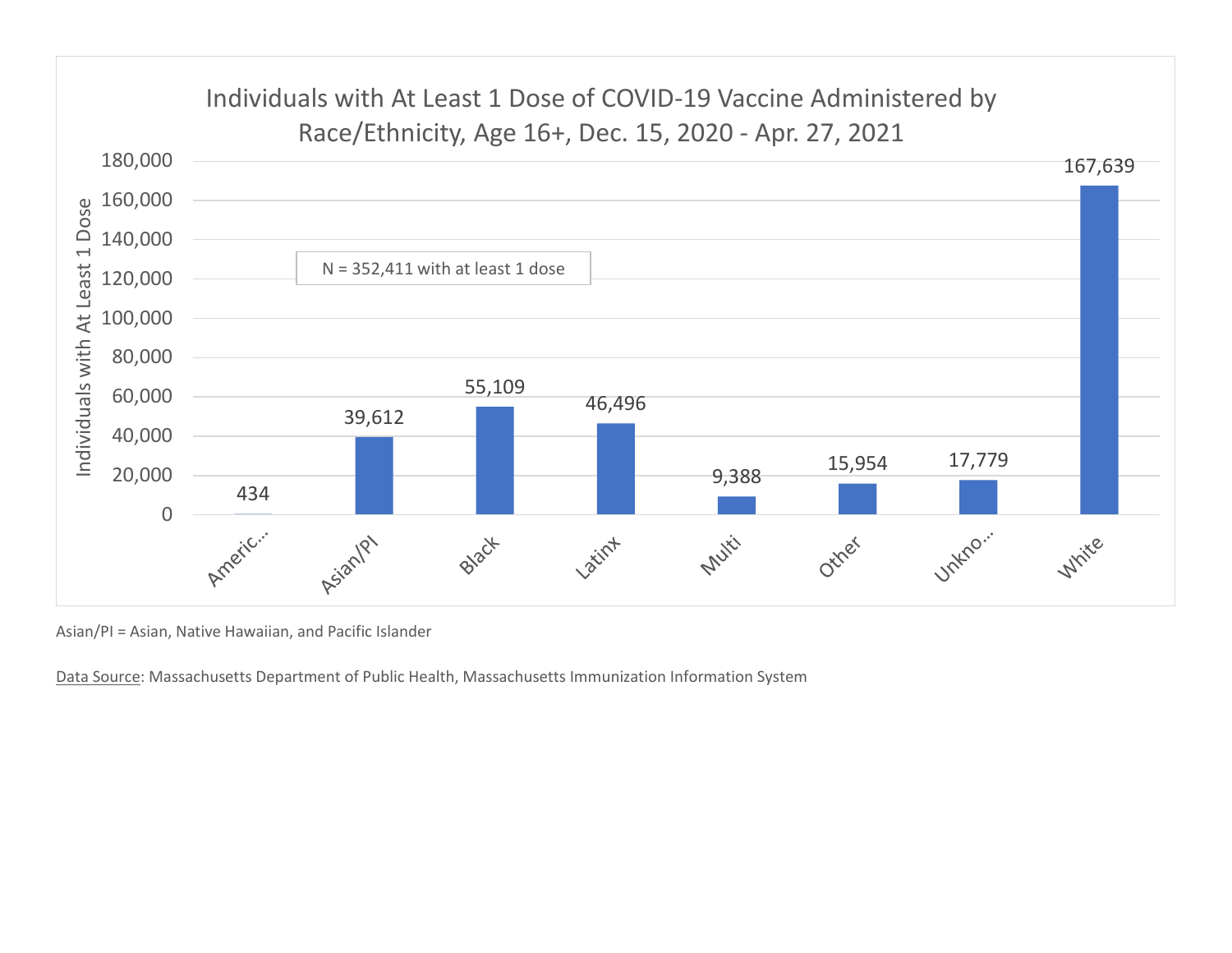

Asian/PI = Asian, Native Hawaiian, and Pacific Islander

\* N varies from Total N of Individuals with At Least 1 Dose (320,493) because data for residents who identify as Multiracial, Other, or Unknown are not included in this chart due to lack of comparable population data.

Percentage of overall Boston population (age 16+) with at least 1 dose = 60.6%. NOTE: Population counts used to calculate percentages for each racial/ethnic group include individuals age 15+, as these data are not available age 16+.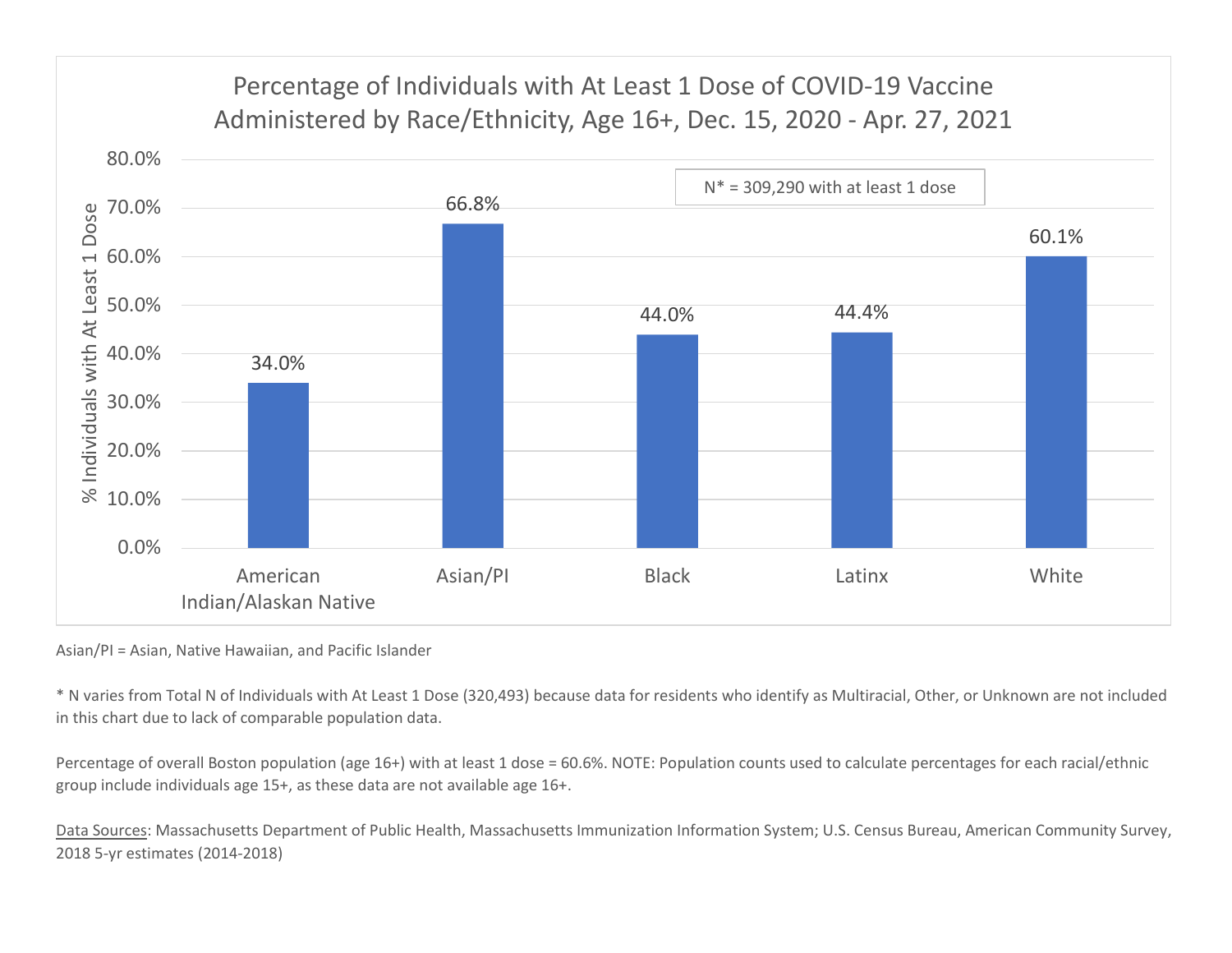

Asian/PI = Asian, Native Hawaiian, and Pacific Islander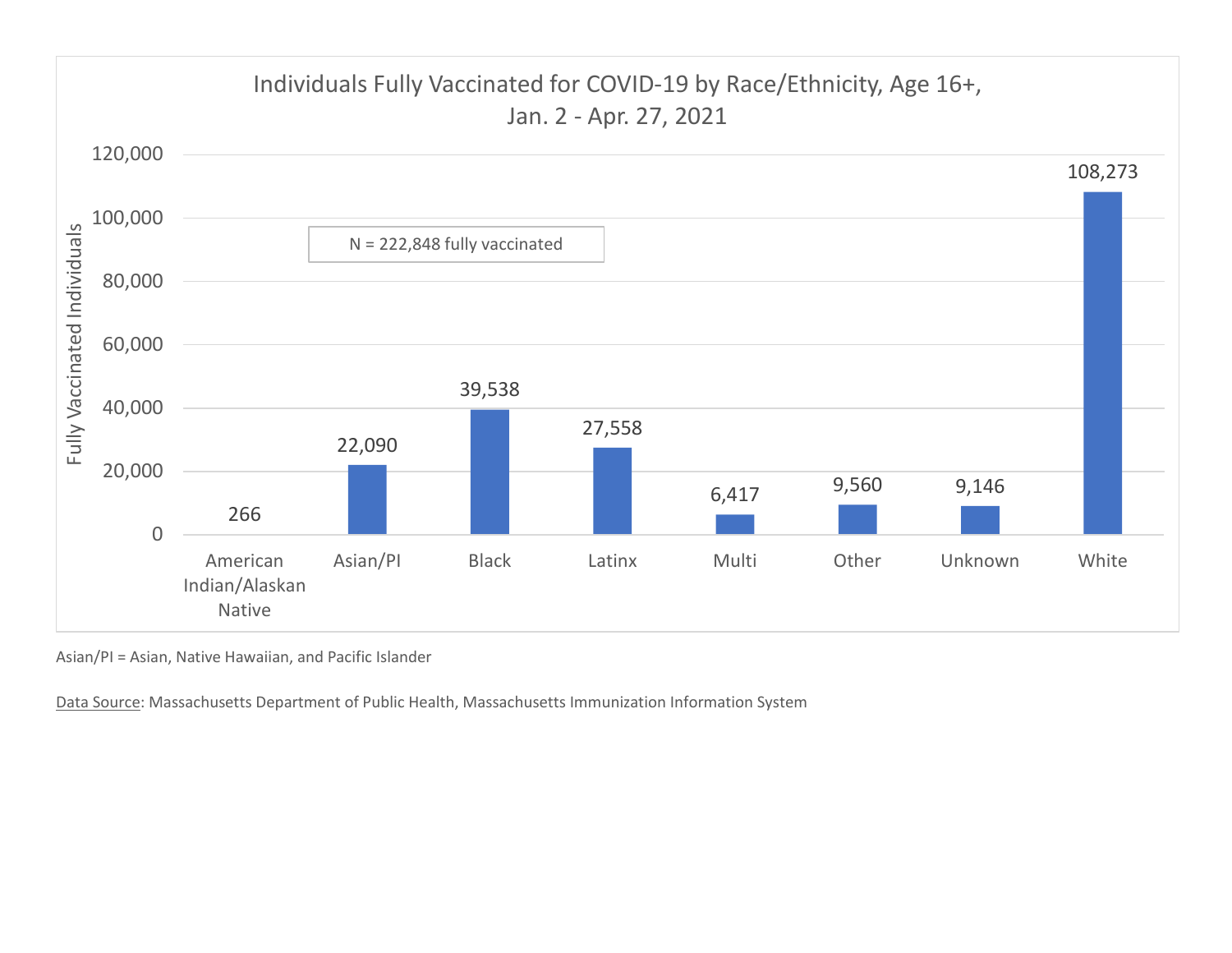

Asian/PI = Asian, Native Hawaiian, and Pacific Islander

\* N varies from Total N of Fully Vaccinated Individuals (192,342) because data for residents who identify as Multiracial, Other, or Unknown are not included in this chart due to lack of comparable population data.

Percentage of overall Boston population (age 16+) fully vaccinated = 38.3%. NOTE: Population counts used to calculate percentages for each racial/ethnic group include individuals age 15+, as these data are not available age 16+.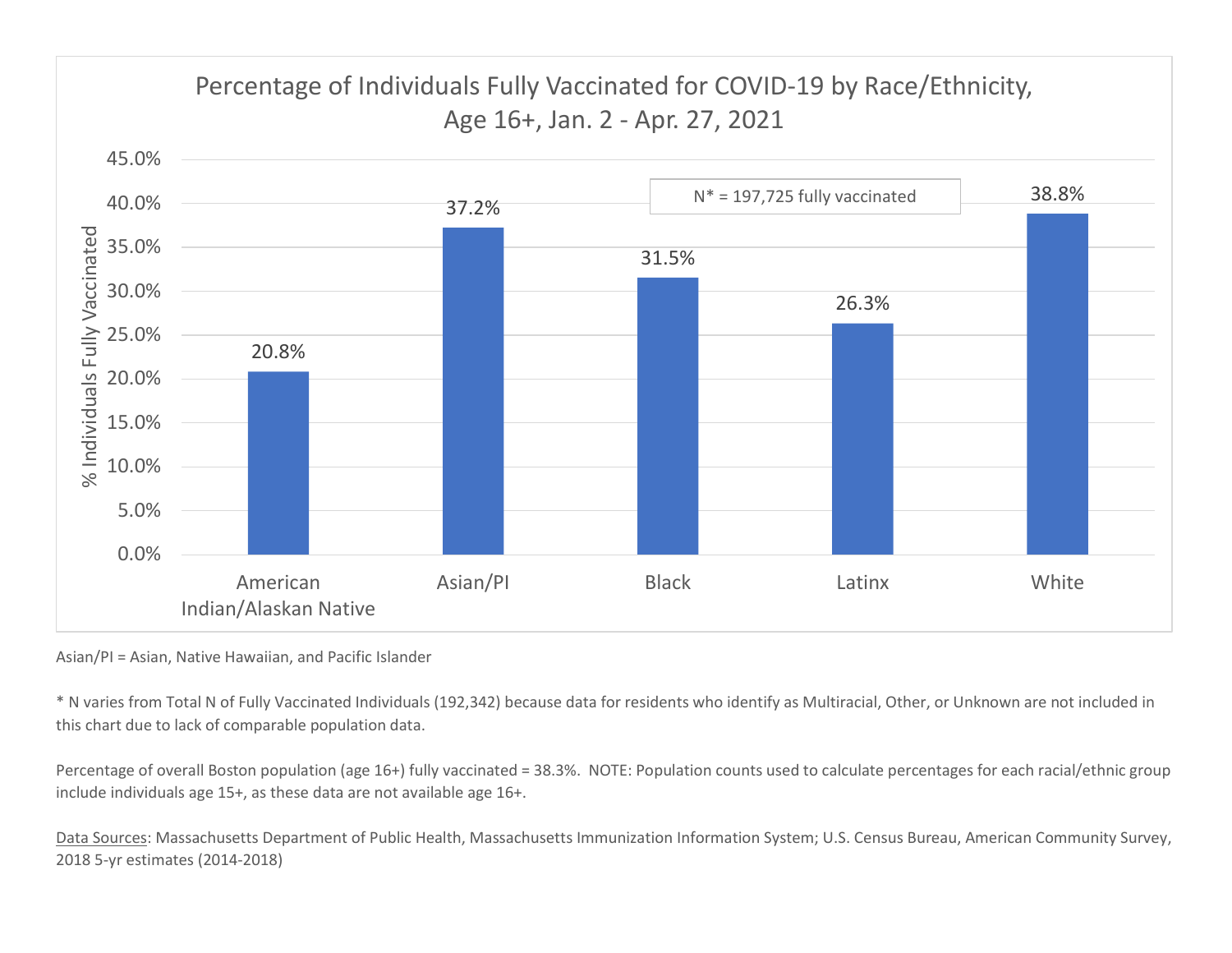

BB/BH/DT/NE/WE = Back Bay/Beacon Hill/Downtown/North End/West End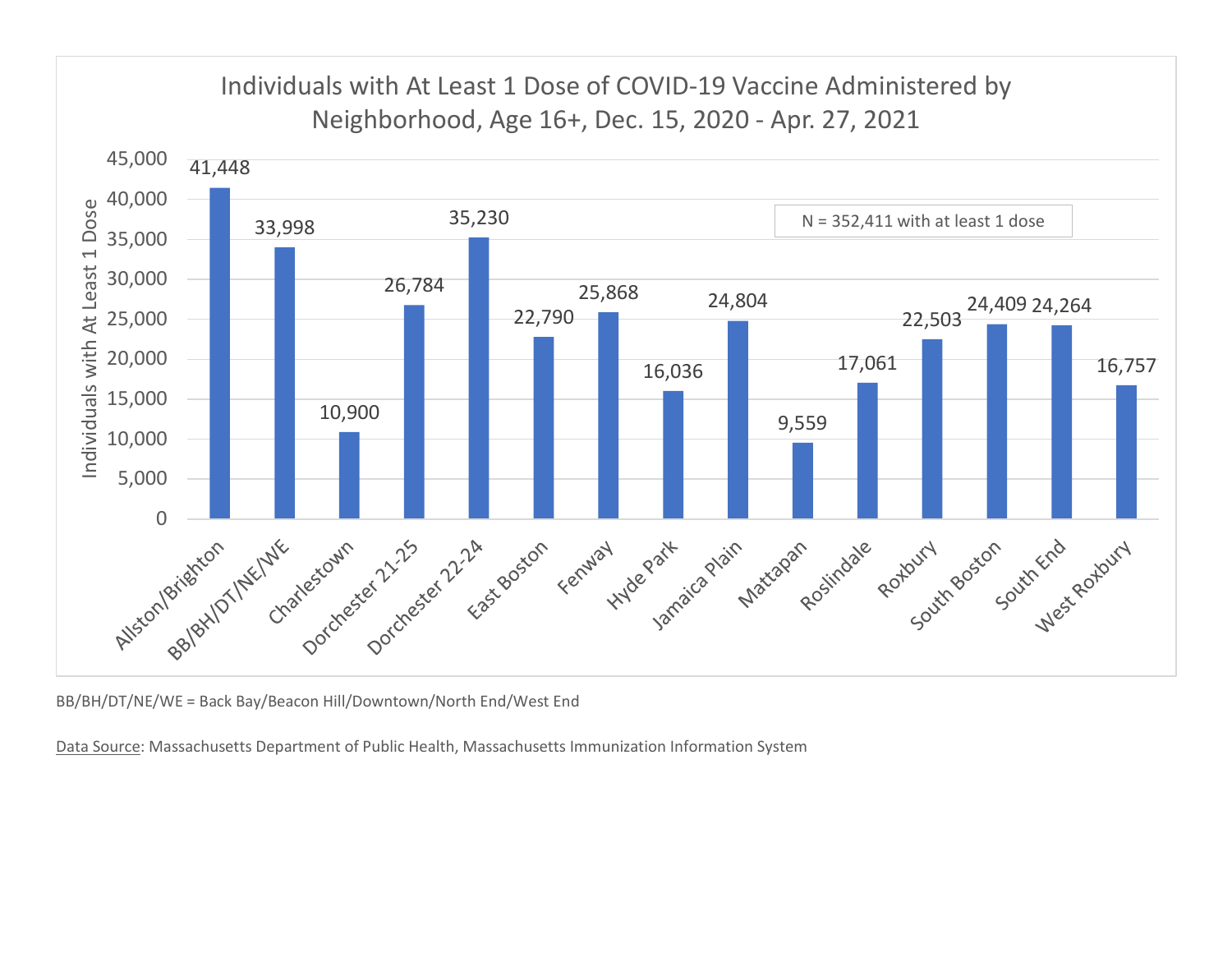

BB/BH/DT/NE/WE = Back Bay/Beacon Hill/Downtown/North End/West End

Percentage of overall Boston population (age 16+) with at least 1 dose = 60.6%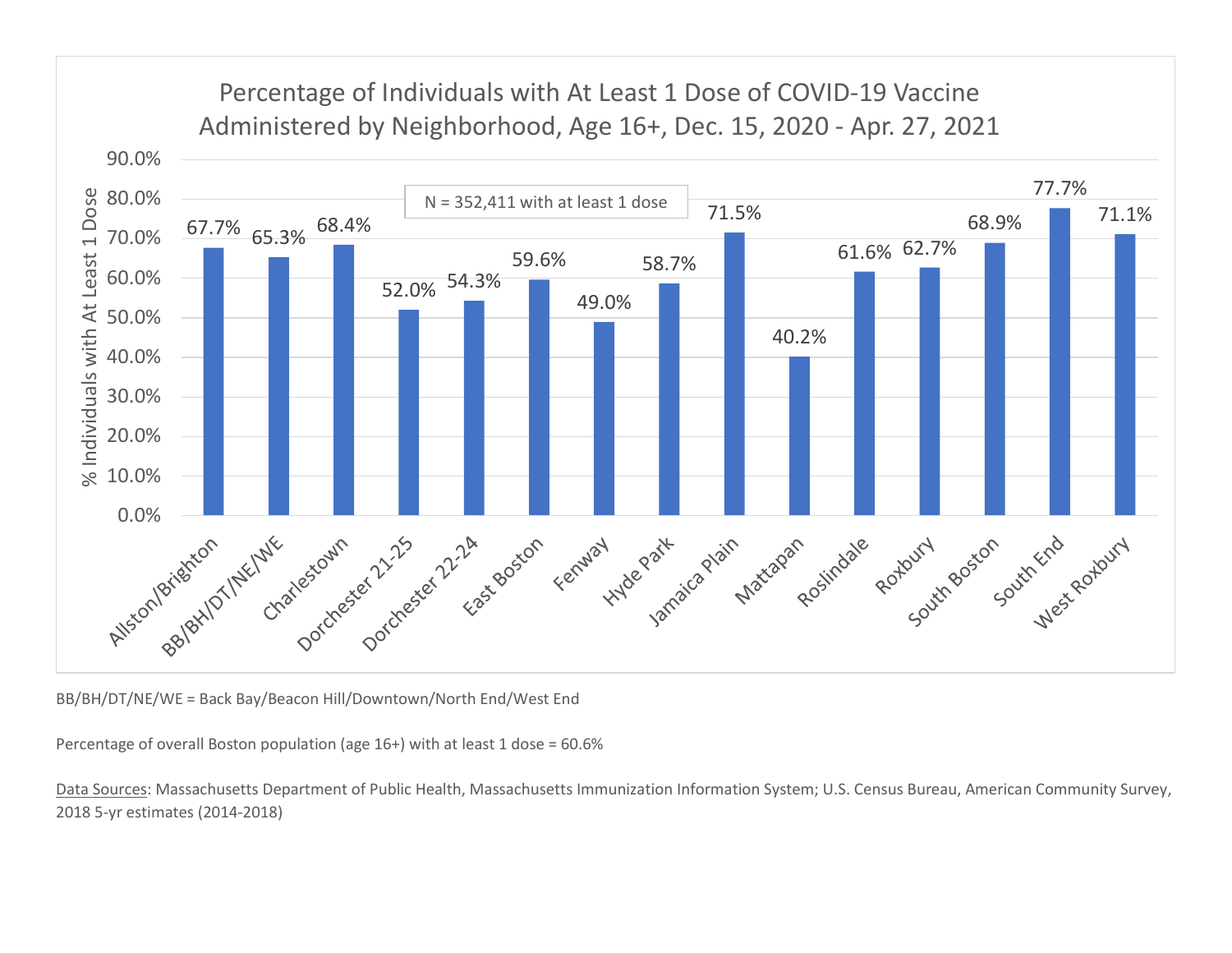

BB/BH/DT/NE/WE = Back Bay/Beacon Hill/Downtown/North End/West End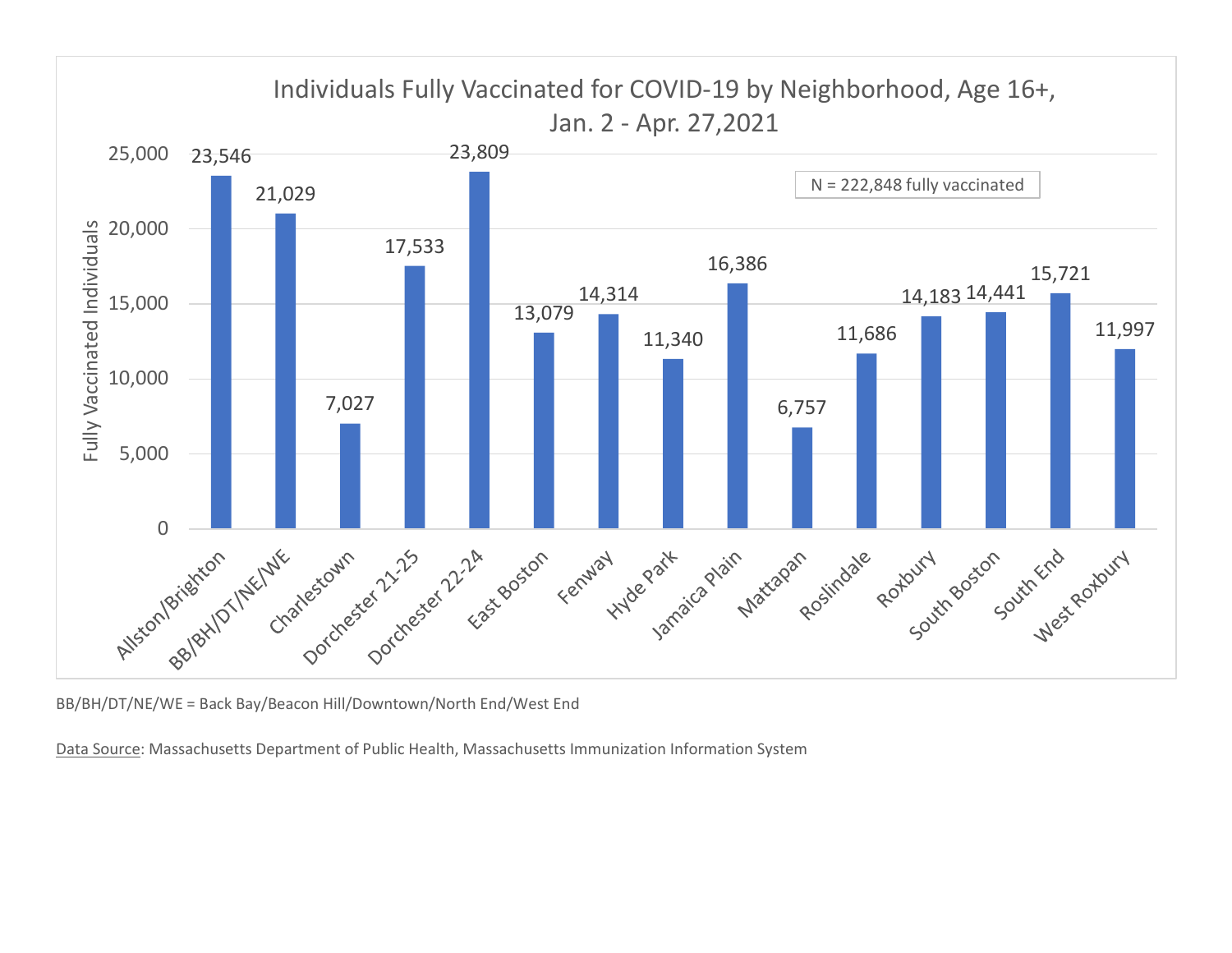

BB/BH/DT/NE/WE = Back Bay/Beacon Hill/Downtown/North End/West End

Percentage of overall Boston population (age 16+) fully vaccinated = 38.3%